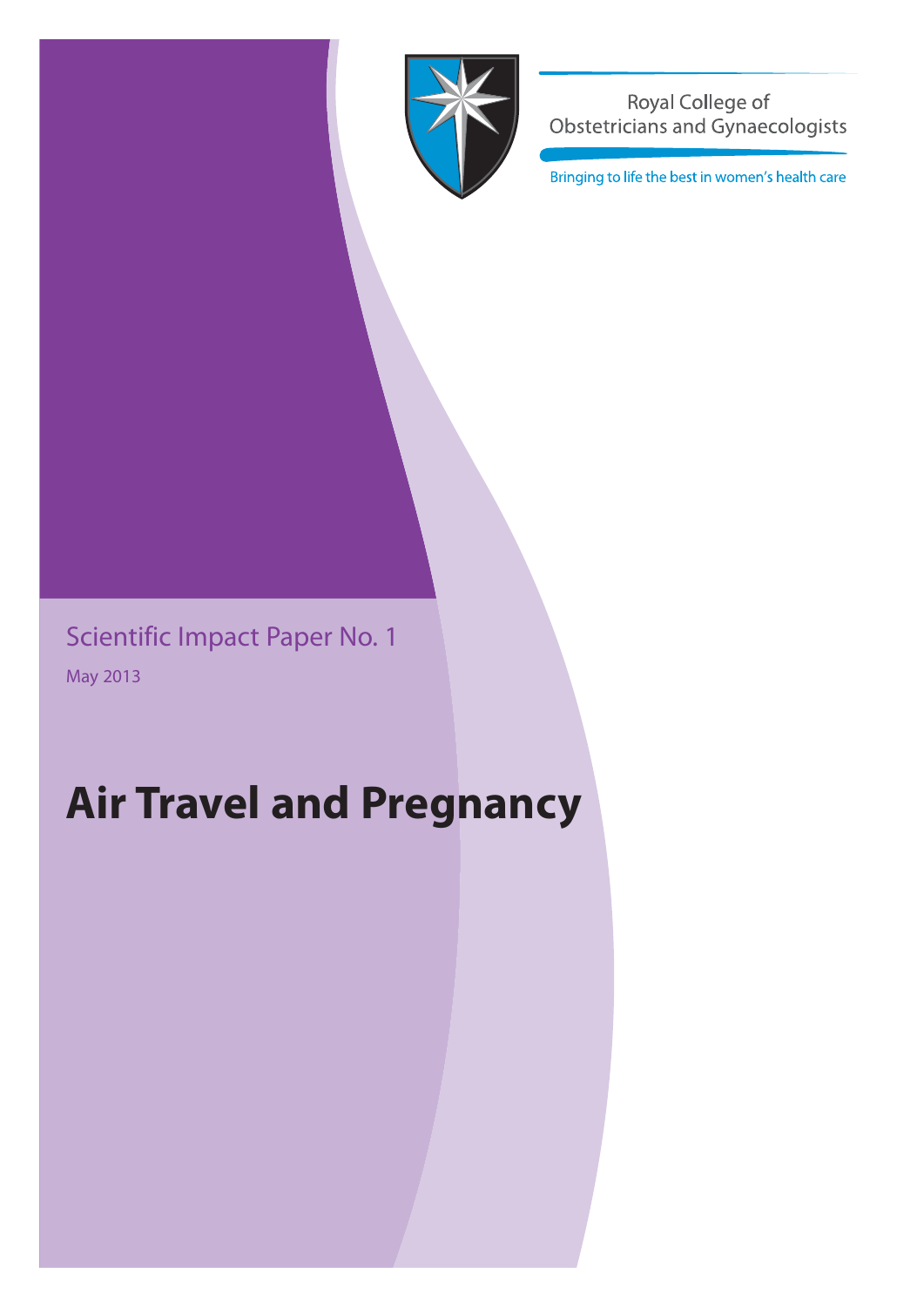# Air Travel and Pregnancy

This is the third edition of this paper, which was published in 2001 and 2005 under the title 'Advice on Preventing Deep Vein Thrombosis (DVT) for Pregnant Women Travelling by Air'.

# **1. Background**

Obstetricians are commonly asked to give advice on whether it is suitable for women who are pregnant to fly during pregnancy. Such advice is sought because of the physiological and environmental changes associated with commercial air travel and also because of the possibility of preterm labour or an obstetric emergency developing while in flight, particularly in those women who are approaching 37 weeks of gestation or who have risk factors for preterm labour.

### *1.1 Cabin altitude*

The key change in environment associated with commercial air travel is the cabin altitude. Although cabins are pressurised, this will equate to a cabin altitude of between 4000 and 8000 feet at cruising altitude. Thus, the barometric pressure is significantly lower than at sea level and there will be a concomitant reduction in the partial pressure of oxygen, in turn resulting in a reduction in blood oxygen saturation by around 10%. Such a reduction does not pose a problem for healthy individuals and this remains so in pregnancy. Owing to the higher count of red blood cells in the fetal circulation and the favourable properties of fetal haemoglobin, there is considered to be little, if any, change in fetal oxygen pressures.1 Humidity in aircraft cabins is low at around 15%, reflecting the lower ambient humidity at altitude. While this leads to an increase in insensible fluid loss, this is insufficient to cause dehydration, although drying of mucous membrane occurs. With regard to any adverse effects of air travel on pregnancy, there are no good data to suggest that commercial airline travel is associated with an increase in risk of adverse pregnancy outcome in terms of preterm labour, preterm rupture of the membranes or abruption. A systematic review of publications on pregnancy complications and air travel indicated that the methodological quality of the reviews was not particularly high.2 These data suggest a greater risk of pregnancy loss (spontaneous miscarriage or intrauterine fetal death) in flight attendants compared to controls (odds ratio [OR]: 1.62, 95% CI 1.29–2.04). There was also a greater risk of preterm birth less than 37 weeks of gestation in air passengers (OR: 1.44, 95% CI 1.07–1.93), but not in flight attendants, emphasising the inconsistency of these findings with regard to a causative link to air travel.<sup>2</sup> Given the small increase in relative risk reported, methodological limitations and inconsistencies in these data, it would be inappropriate to rely on this to estimate risk or recommend an intervention.

Although there is no clear direct risk of pregnancy complications for passengers, the cabin changes can be associated with increased risk of discomfort and medical complications in the mother. With increasing altitude and reduction in barometric pressure, gases expand. This most frequently leads to problems within the ear, particularly if there is nasal congestion, which is more common because of the vasodilatation of pregnancy. For some women, motion sickness will be a problem and this may accentuate morning sickness. The duration of the flight will lead to significant immobility and increased risk of leg oedema and DVT. In addition, when coupled with the physiological changes in the coagulation system in pregnancy this may accentuate the risk of thrombosis, particularly if further risk factors are present, such as previous DVT or obesity.

### *1.2 Cosmic radiation*

The increased cosmic radiation exposure associated with flying is not considered significant in terms of risk to the mother or fetus for occasional flights.<sup>3</sup> Aircrew have restrictions on their level of radiation exposure and many airlines do not allow aircrew to fly while pregnant to ensure that the radiation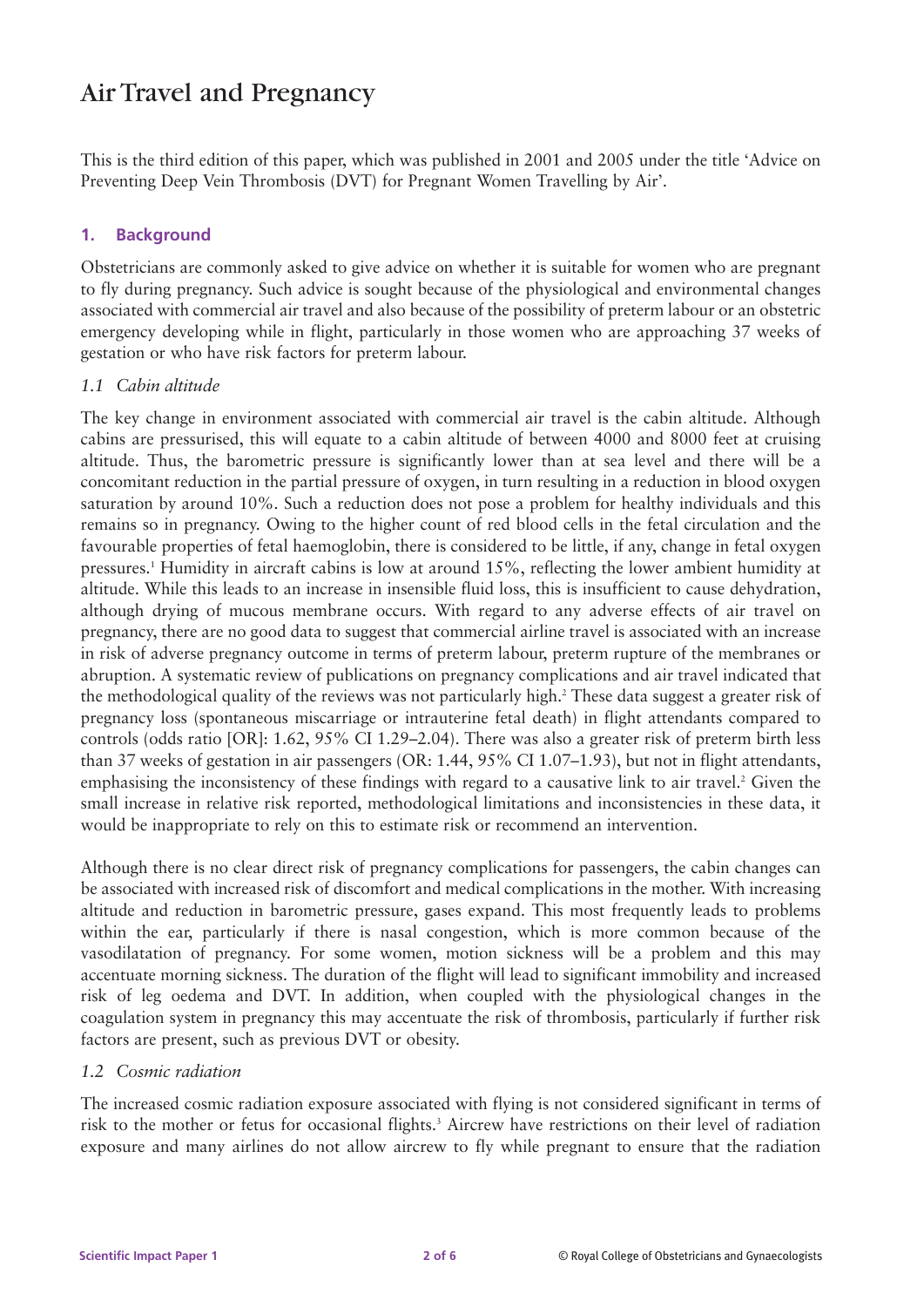exposure is as low as reasonably practical due to the cumulative effect. For example, one study assessing this reported that the radiation dose to the fetus can exceed a recommended dose limit of 1 mSv after 10 return trips on commercial flights between Toronto and Frankfurt.<sup>4</sup> A further publication from the UK Department for Transport estimates that exposure at 39 000 feet in temperate latitudes as approximately 6 microSv/hr (twice the exposure at 26 000 feet), which would result in an exposure of just under 1 mSv in 160 hrs of flying.<sup>5</sup>

# *1.3 Body scanners*

An issue that women increasingly ask about is the use of body scanners (back scatter machines and millimetre wave units) utilising ionising radiation for security checks prior to flying. The Department of Transport and Health Protection Agency in the UK published information and guidance on this in 2010.6 This guidance reports that the total radiation dose from an examination, which may involve two or three scans, is less than that received from 2 minutes flying at cruising altitude, or from one hour at ground level. With regard to pregnancy, this report notes that negligible radiation doses are absorbed into the body and therefore the fetal dose is much lower than the dose to a pregnant woman. This is consistent with the information from authorities in the USA which put the radiation exposure into context by noting that backscatter machines produce radiation exposure equivalent to 2 minutes of air travel, while millimetre wave units, those that provide 3–dimensional images, have emission levels 10 000 times lower than a mobile phone.7 This dose level is not considered a significant risk and therefore there is no information to suggest that a pregnant woman should avoid such security scans.

# *1.4 Airline concerns*

The main concern restricting the airlines from accepting pregnant women as passengers relates to the risk of labour developing, which may disrupt or divert the flight and the lack of appropriate care providers and facilities to manage labour or any obstetric complication in flight. As the majority of pregnancies extend to at least 37 weeks of gestational age, many airlines do not allow women to fly after 36 completed weeks of gestation because of this risk. If there are significant risk factors for preterm labour, such as in multiple pregnancies, women should not fly after 32 completed weeks of gestation. In such women considered at risk of preterm birth it may be useful to seek specific expert advice on the risk of preterm labour before travelling. Many airlines will require a letter from a midwife or doctor confirming that there are no anticipated complications for flights taken after the  $28<sup>th</sup>$  week of pregnancy and confirmation of the expected date of delivery.<sup>8</sup>

# *1.5 Conditions that obstetricians should be aware of*

Therefore, although there is no specific risk to pregnancy associated with commercial air travel, it is important that the obstetrician is aware of conditions which may complicate the pregnancy and could lead to an increase in risk of problems. It will often be useful to consult specialist information for such conditions information such as that of the Aviation Health Unit's 'Guidance for Health Professionals'.<sup>9</sup>

Examples of relevant medical complications which may occur during pregnancy and which would contraindicate commercial air travel include:

- severe anaemia with haemoglobin less than  $7.5 \text{ g/dl}$
- recent haemorrhage
- $\bullet$  otitis media and sinusitis
- serious cardiac or respiratory disease
- recent sickling crisis
- recent gastrointestinal surgery, including laparoscopic surgery, where there have been gastrointestinal procedures carried out and where suture lines on the intestine could come under stress due to the reduction in pressure and gaseous expansion
- a fracture, where significant leg swelling can occur in flight, is particularly hazardous in the first few days of a cast being placed.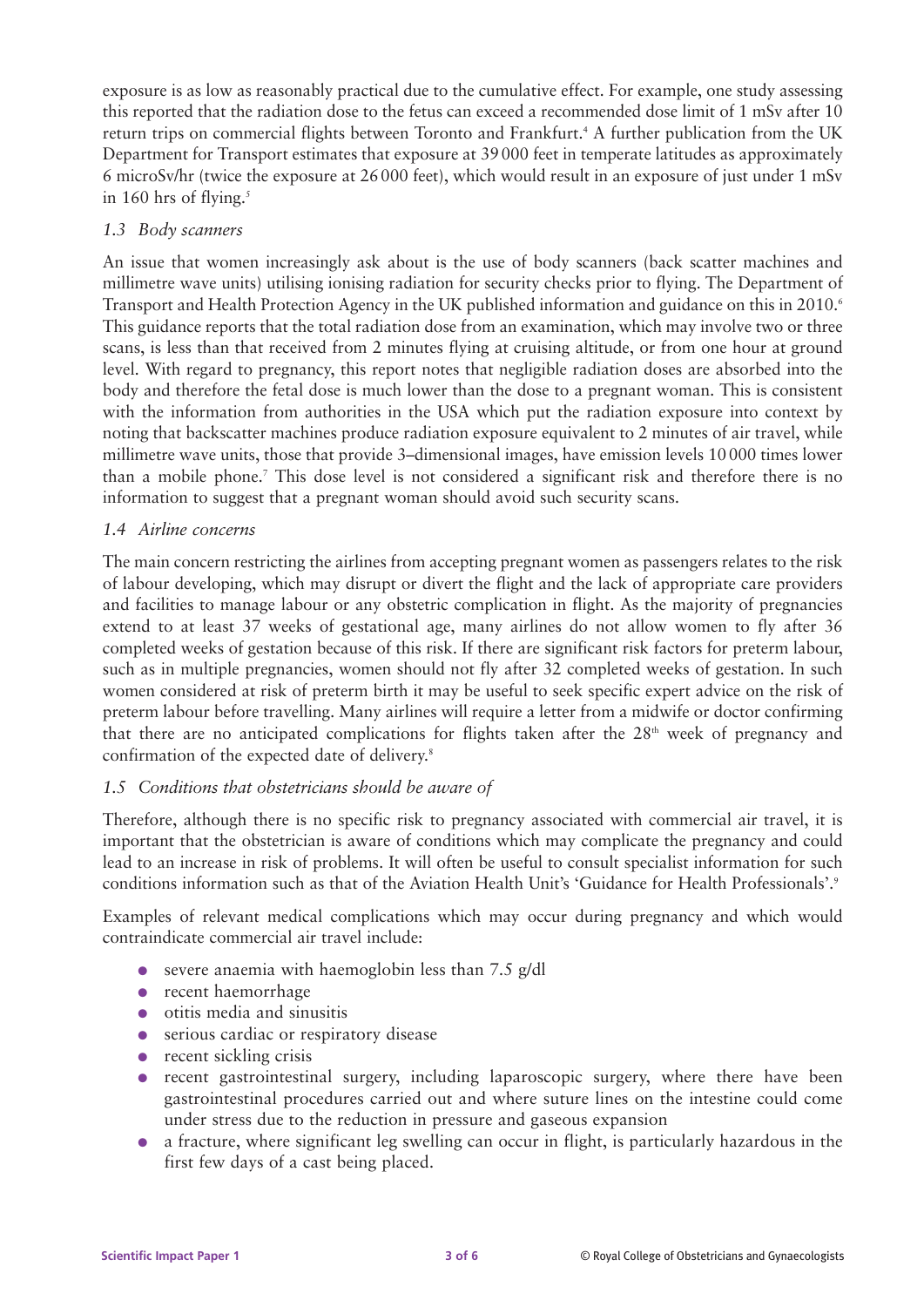A particular concern is the risk of DVT. As noted earlier, pregnancy carries a significant risk of venous thrombosis. Although the absolute risk is small, this risk is likely to be increased by air travel owing to immobility, and sometimes cramped conditions for taller women. The true frequency of DVT during long–haul flights in pregnancy is unknown and difficult to determine, particularly as the condition may be asymptomatic. It is accepted that prolonged air travel results in a small increase in the absolute incidence of venous thromboembolism (VTE) of around three–fold,<sup>10</sup> with an 18% higher risk of VTE for each 2 hour increase in flight duration. However, the overall absolute incidence of a symptomatic VTE is low, with a rate of 1 in 4600 flights in the month following a flight of 4 hours duration. Clearly the risk will vary according to the individual's risk factors for thrombosis. For example there is an increased incidence in those with thrombophilia and combined oral contraceptive users.<sup>10</sup>

In non–pregnant populations, it has been estimated that around 4–5% of those at high risk will develop symptoms of DVT associated with such travel.<sup>11</sup> To combat this risk, there is evidence that graduated elastic compression stockings worn during a flight will reduce the risk of asymptomatic DVT with a relative risk of 0.10 (95% CI 0.04–0.25).<sup>12</sup> This translates to an absolute risk in low–risk population of 4.5 fewer symptomatic DVT per 10 000, and in a high–risk population 16.2 fewer symptomatic DVT per 10 000 people. Although these data relate to the nonpregnant population, it may be reasonable to apply them to women who are pregnant.

### **2. Practical considerations and advice**

For women with an uncomplicated pregnancy and no medical or obstetric risk factors for complications that would contraindicate air travel, there is no indication to give advice against commercial air travel. Specifically there is no issue with travel in early pregnancy as the main consideration is risk of labour. However, where the women is at risk of miscarriage or ectopic pregnancy, such as where she has a previous ectopic pregnancy or history of recurrent miscarriage, it would be prudent to confirm the location and/or viability of the pregnancy by ultrasound prior to travel. Note that it is important to ensure that appropriate travel insurance that covers pregnancy is in place, including the costs of repatriation in the event of a serious problem.

When giving advice, consideration should be given not only to the woman's obstetric and medical condition and risk factors but also the reason for travel, the duration and the destination. Issues associated with destination include the recommended immunisation and antimalarial medication.<sup>8</sup> In general terms women who are pregnant can use antimalarial agents. Vaccinating pregnant women with inactivated virus vaccines, bacterial vaccines or toxoids is considered safe. Live vaccines, such as yellow fever, should be avoided. Women should be advised to obtain up to date information from a specialist travel clinic regarding the need for, and safety of, vaccines relevant for the destination. Even at advanced gestation, there is no significant risk associated directly with flying and indeed air travel may be of significant value in obstetric emergencies.13 However, in view of the difficulties associated with labour occurring in flight, it would appear to be prudent to avoid air travel from 37 weeks of gestation in an uncomplicated singleton pregnancy and from 32 weeks of gestation in an uncomplicated multiple pregnancy. This is consistent with International Air Transport Association (IATA) recommendations, but note that there is still variation between airlines and the woman should check with the specific carrier before flying. For seat belt use, the woman should be advised to ensure that the strap is reasonably tightly fastened under her abdomen and across the top of her thighs.

With regard to minimising the risk of DVT, appropriate general advice would be to:

- have an aisle seat to facilitate ease of movement
- take regular walks around the cabin and/or:
- carry out in–seat exercises approximately every 30 minutes on a medium or long–haul flight
- maintain a good fluid intake and minimise caffeine and alcohol intake to avoid dehydration
- make a specific individualised risk assessment for thrombosis in pregnant women who are flying.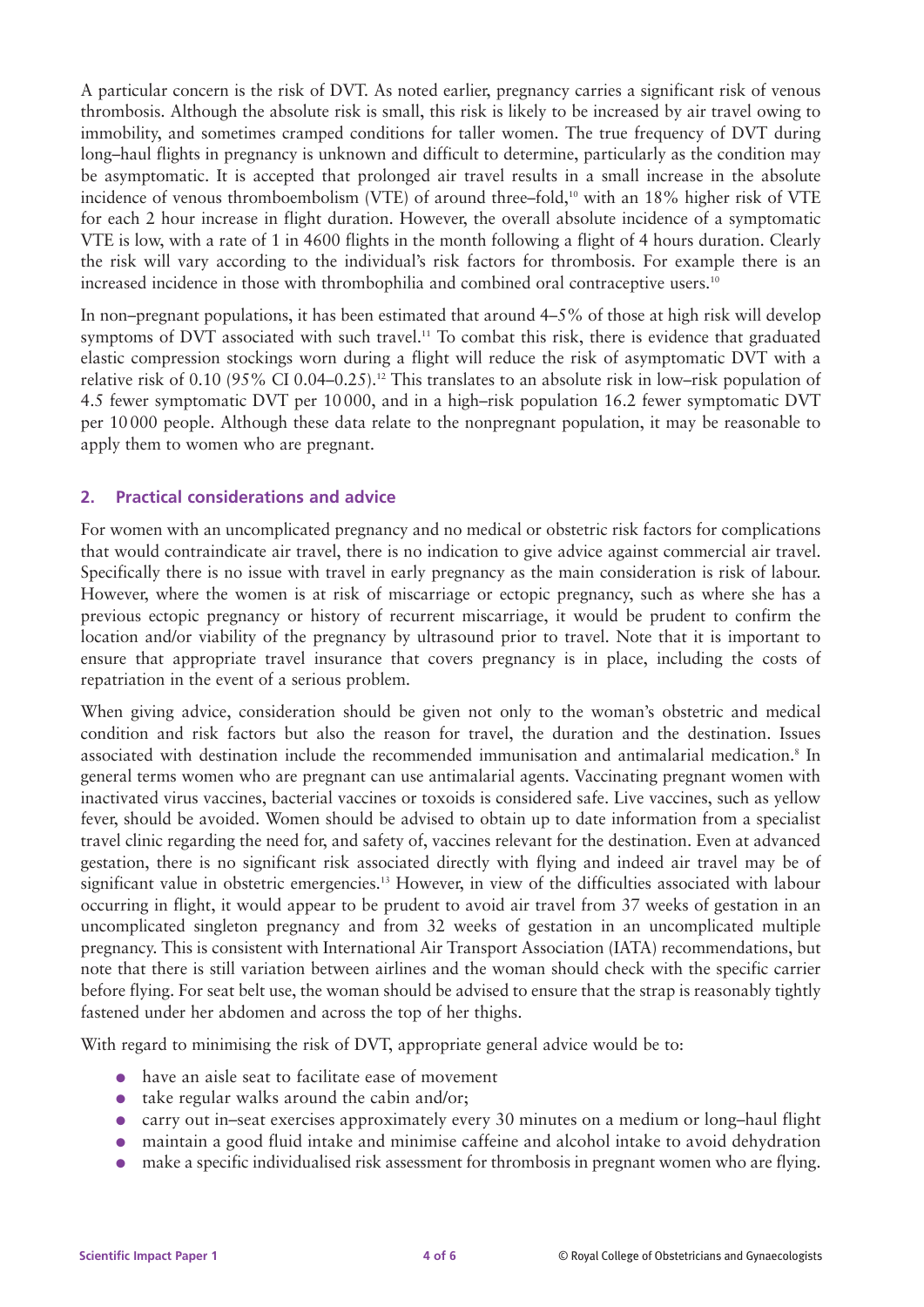For short–haul journeys no specific measures are likely to be required. For medium to long–haul flights lasting more than 4 hours, it is suggested that all pregnant women are advised to wear properly fitted graduated elastic compression stockings. This is consistent with recent international guidance.<sup>10</sup>

Women may have additional risk factors for thrombosis such as a previous DVTs, symptomatic thrombophilia (such as antiphospholipid syndrome or DVT and a heritable thrombophilia), morbid obesity or medical problems such as nephrotic syndrome. For such women, specific pharmacological prophylaxis with low–molecular–weight heparin (LMWH) in the doses recommended for antenatal prophylaxis should be considered for the day of travel and several days thereafter, if the woman is not already on LMWH. The appropriate duration of such thromboprophylaxis is not established and is a matter for clinical judgement based on the perceived magnitude and duration of risk for the individual woman. Expert advice should be sought in relation to thromboprophylaxis when it is required. In many such cases, the woman is liable to be on antenatal thromboprophylaxis with LMWH<sup>14</sup> in any event and this should be continued. She may require a letter to confirm the gestation and also for security purposes if she is carrying a supply of LMWH injections. It should be noted that aspirin alone is not recommended as VTE prophylaxis primarily because more effective methods of prophylaxis are readily available, and there is an association with potential nonobstetric haemorrhagic complications.<sup>9</sup> Thus, the woman at high risk of VTE should be treated with LMWH as described above.

### **3. Opinion**

There is no evidence that passenger air travel increases the risk of pregnancy complications such as preterm labour, rupture of membranes or abruption. The radiation dose to the fetus from flying is not significant unless frequent long–haul air travel occurs in pregnancy. Body scanners that utilise ionising radiation for security checks do not pose a risk to mother or fetus from radiation exposure. Flights of more than 4 hour duration are associated with a small increase in the relative risk of venous thrombosis, but overall the absolute risk is very small. The presence of specific risk factors for thrombosis would be expected to increase the risk and therefore a specific risk assessment should be made for thrombosis in pregnant women who are travelling by air. Specific measures that are likely to be of benefit are graduated elastic compression stockings for women who are pregnant and flying medium to long–haul flights lasting more than 4 hours, and LMWH for those with significant risk factors such as previous thrombosis or morbid obesity. Low dose aspirin should not be used in pregnancy for thromboprophylaxis associated with air travel.

### **References**

- 1. Aerospace Medical Association. *Medical Guidelines for Air Travel, 2nd ed.* Virginia;AMA:2003.
- 2. Magann EF, Chauhan SP, Dahlke JD, McKelvey SS, Watson EM, Morrison JC. Air travel and pregnancy outcomes: a review of pregnancy regulations and outcomes for passengers, flight attendants, and aviators. *Obstet Gynecol Sur* 2010;65:396–402.
- 3. ACOG Committee on Obstetric Practice. Committee Opinion 443: Air Travel during Pregnancy. *Obstet Gynecol* 2009;114:954–5.
- 4. Chen J, Mares V. Estimate of doses to the fetus during commercial flights. *Health Physics* 2008;95:407–12.
- 5. Department for Transport. *Protection of air crew from cosmic radiation: Guidance material 2003.* [http://webarchive.nationalarchives.gov.uk/+/http://www.dft.gov.uk/pgr/aviation/hci/ protectionofaircrewfromcosmi2961].
- 6. MacDonald A, Tattersall P, O'Hagan J, Meara J, Paynter R, Shaw P. *Assessment of comparative ionising radiation doses from the use of rapiscan secure 1000 x–ray backscatter body scanner.* [http://webarchive.nationalarchives.gov.uk/20111005131753/http://www.dft.gov .uk/publications/assessment–of–comparative–ionising–radiation–rapiscan–security–scanner].